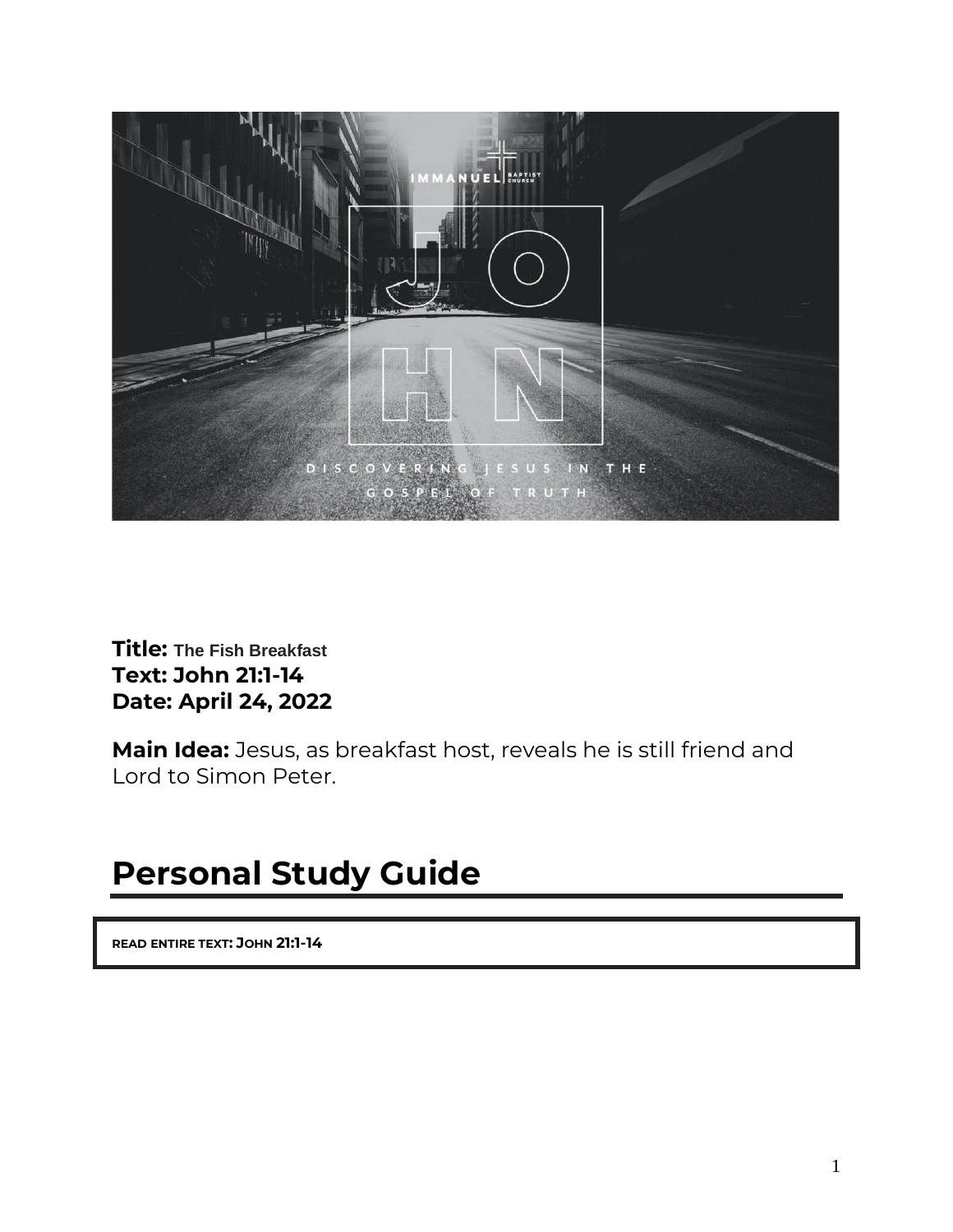- 1. What do you notice about the setting and events of the breakfast that seem familiar?
- 2. What terms or ideas do you see here that you've heard before in John?
- 3. Is there anything surprising to you in this text?
- 4. Who are the characters in this passage? What did they say and what did they do?

### **Explain – What does this mean?**

\*There are four parts to the Gospel of John:

- Prologue: John 1
- The Book of Signs: John 2-11
- The Book of Glory: John 12-20
- Epilogue: John 21

We have now come to the Epilogue, where many of the themes that came up throughout the Gospel come together for one final purpose.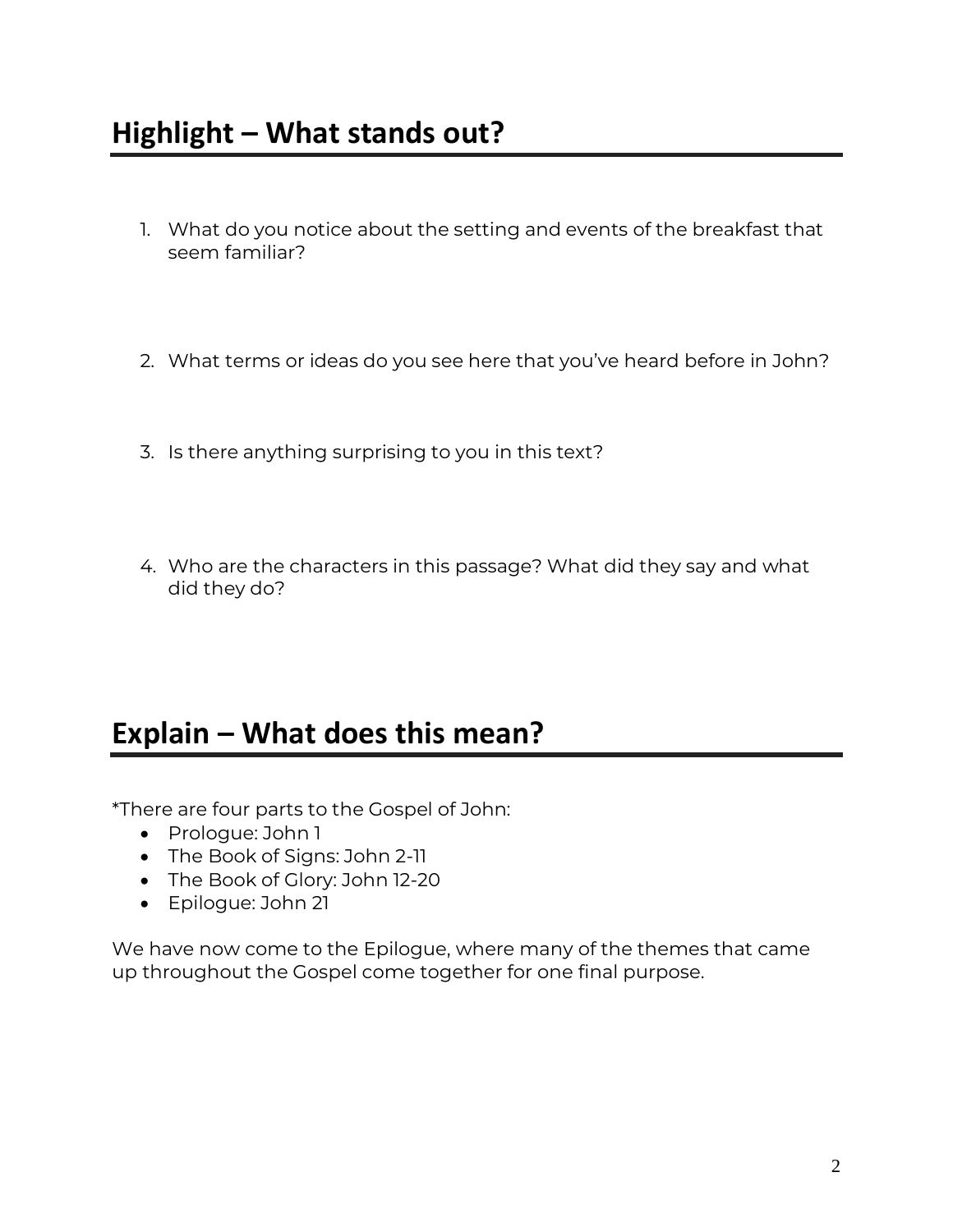- 1. Read John 1: 35-42, Matthew 4:18-22, Mark 1:16- 20, and Luke 5:1- 11. Compare and contrast these verses with what Jesus is doing with Peter in John 21:1-14.
- 2. What is the significance of John including this account, especially given what you know about Peter and his response to Jesus in John 18?
- 3. Look at verses 9-14. What do these verses tell you about Jesus' heart and character? What kind of Savior is he in these verses?
- 4. What is the purpose statement of John? (Hint: It's in John 20:31). How does this fulfill that purpose statement?

#### **St. Helen's Commentary says this about this scene:**

*"This open-ended finish to the Gospel shows that Jesus' concern, in the post-resurrection era, will be with the feeding of His people through what He has fed His apostles. It is a summary statement of much of the Gospel and a final authentication that the apostles' witness is genuine."*

## **Apply – How does this change me?**

- 1. Simon Peter decides to "go fishing" and six of the disciples "follow him" but they catch nothing. Are there areas in your life that are fruitless and need to be turned over to Jesus?
- 2. After they follow Jesus' command, the disciples haul in "153 large fish". Where in your life and ministry have you seen God's blessings?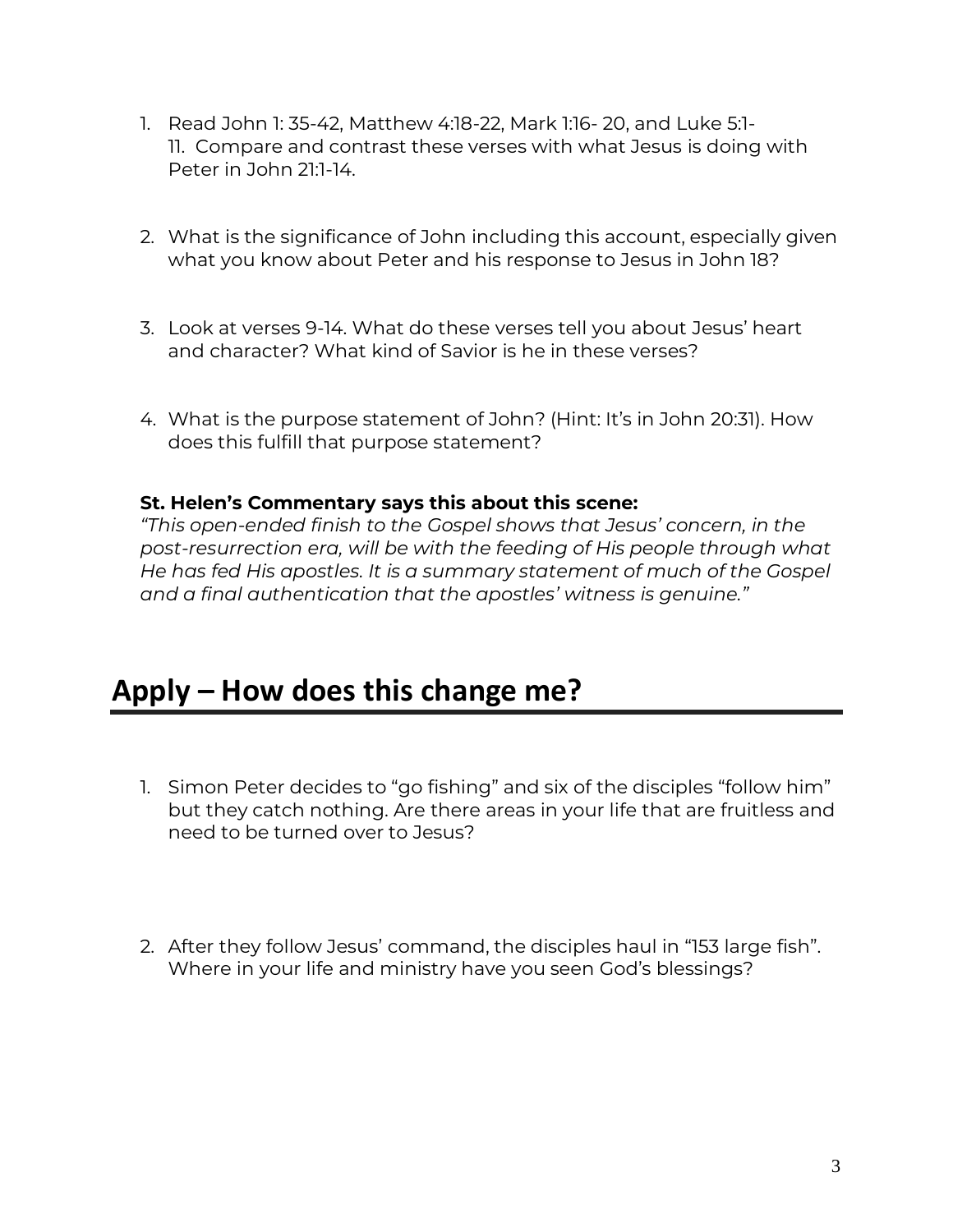3. How have you been "fed" by Jesus in your life and how has that transformed your ability to minister to others?

### **Respond – What's my next step?**

*\*As a Christian and a Group Leader, you have the opportunity to lead others in more personal connections to Jesus and to God's word. Here are a few ideas for how to do for this week:*

- Consider bringing breakfast on the Sunday that you teach this lesson or have a potluck breakfast and ask class members to bring breakfast items to share. Ask members to share one way they have known Jesus as friend recently as you eat together.
- Spend some time thinking about Group members who are struggling or who may have missed a few Sundays. Invite them to a meal this week to check-in on them.
- As you eat breakfast this week, take time to pray for each of your class members by name, for more nearness and growth in their relationship with God through Jesus and His Holy Spirit.
- Invite someone to breakfast this week who is not a Christian. Say a blessing before you eat and pray for the person by name.

## **Commentary**

### *V. EPILOGUE (21:1–25)*

### **A. JESUS APPEARS TO HIS DISCIPLES BY THE SEA (21:1–14)**

**21:1**. *Afterwards* (*meta tauta*, as in 3:22) establishes sequence but no chronological details. The disciples have left Jerusalem and returned to Galilee, probably not with the main groups of journeying pilgrims but in small groups of two or three, several days after the week-long Feast of Unleavened Bread.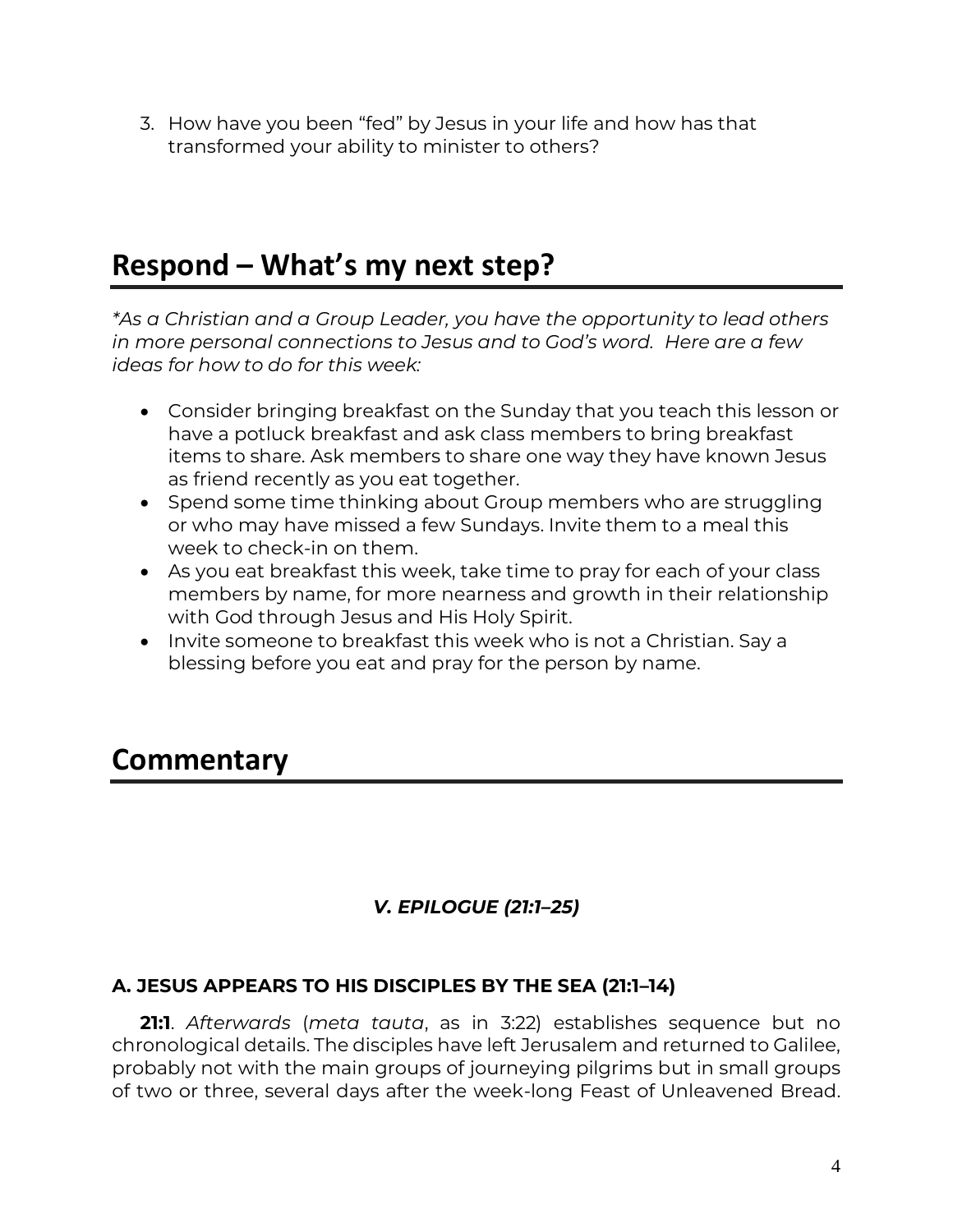There Jesus *appeared* (*ephanerōsen heauton*, lit. 'he revealed himself') *again to his disciples*, this time by the *Sea of Tiberias*—an alternative name for Lake Galilee, one found in the New Testament only in John (*cf.* notes on 6:1). Such 'revelation' or 'manifestation' is a common theme of the Fourth Gospel, but more commonly in reference to Jesus' manifestation in the days of his flesh: *e.g.* John the Baptist came that Jesus might *be revealed* to Israel (1:31); in the first sign, Jesus *revealed* his glory (2:11), and throughout his ministry, climaxing in the cross/exaltation, Jesus *revealed* his Father's name (17:6). Here, in resurrection body, he reveals himself. The implication of the wording seems to be that this resurrection appearance (undertaken, like all the others in the Fourth Gospel, at Jesus' initiative) is itself a revelatory act.

**21:2**. Of the seven disciples, Simon Peter (the double name is especially common in John) appears first, probably because he was the unofficial leader, as suggested even by his initiative in the next verse. Thomas is again identified by both his Aramaic and Greek names (*cf.* 11:16; 20:24). Nathanael has not been mentioned since 1:45–51, and only here is he said to come from Cana, the site of Jesus' first two signs in this Gospel (2:1–11; 4:46–54). The sons of Zebedee have not been identified as such before in John. The silence is remarkable, since the Synoptics portray Peter and the two sons of Zebedee, James and John, as a kind of triumvirate within the Twelve. That silence has contributed to the view that the beloved disciple (*cf.* v. 20) is none other than John. (It could not have been James, since James was martyred so early he could not have been responsible for the composition of this Gospel.) The mention of two more disciples, unnamed, makes this identification less than certain, though Haenchen overstates the matter when he insists that the unnamed pair 'make it impossible for us to determine [the beloved disciple's] name' (2. 229). This assessment would be fair if it were the only access we have to the identification of the beloved disciple. In reality, there are both internal and external reasons for making the identification (*cf.* Introduction, § IV), so such piecemeal assessment appears unjustified.

It might be tempting to suppose that these *seven* disciples represent, through the symbolism of the number, all of Jesus' followers. But since John does not habitually utilize this number, nor even in this instance mention the number—the reader must do the addition—we cannot be certain.

**21:3**. Commentators divide as to whether Peter and his friends are to be blamed for going fishing. Hoskyns (p. 552) describes the scene as 'one of complete apostasy' and 'the fulfillment of 16:32'; Barrett (p. 579) judges it 'unthinkable' that 'Peter and his brother disciples should contemplate a return to their former occupation after the events of ch. 20'; Brown (2. 1096) speaks of 'aimless activity undertaken in desperation'. By contrast, Bruce (p. 399) insists there is no evidence that Peter was abandoning the commission he had received in order to return to fishing, and meanwhile 'it was better for him to employ his time usefully than remain idle'. And Beasley-Murray (p. 399)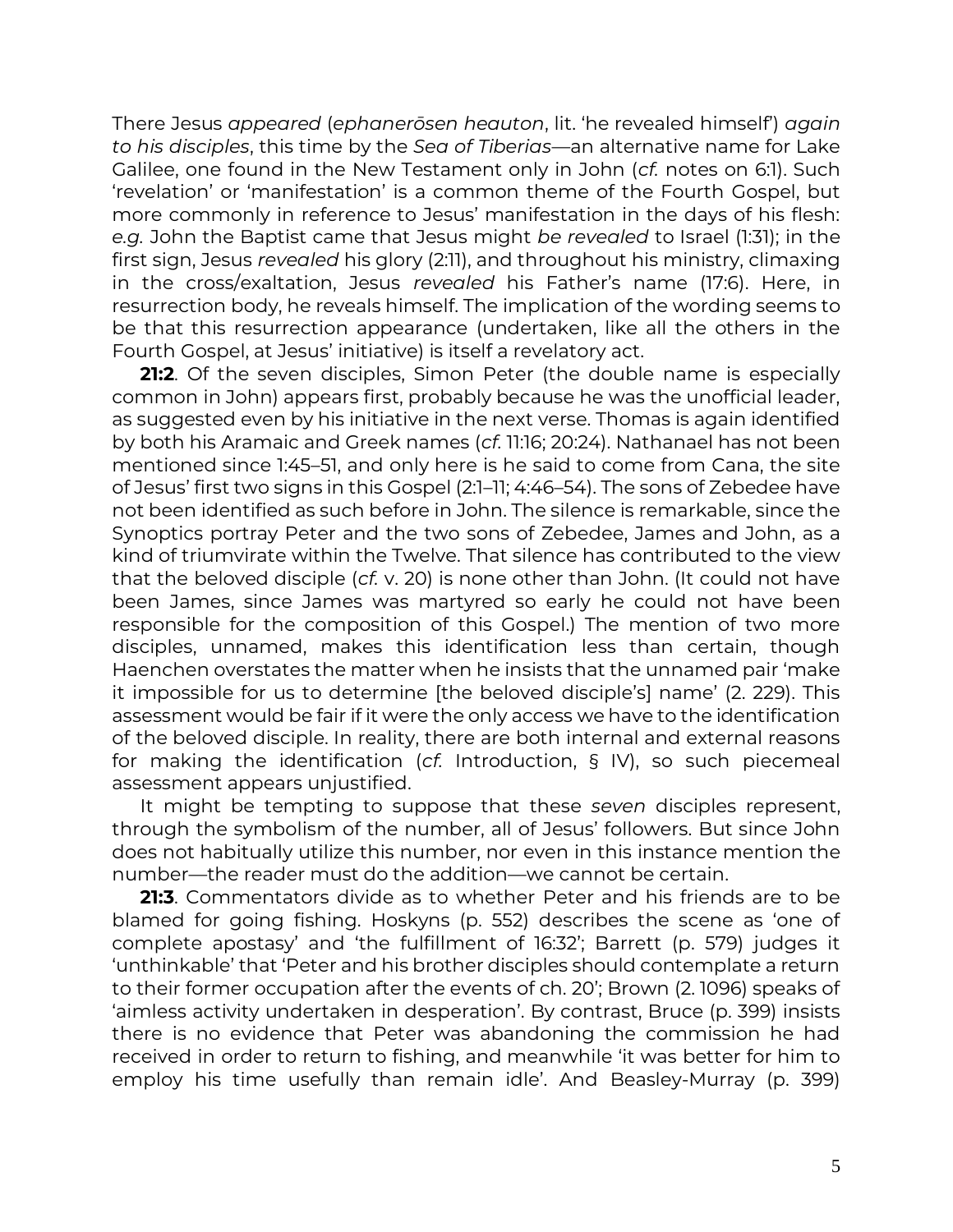comments, 'Even though Jesus be crucified and risen from the dead, the disciples must still *eat!*'

The truth is probably between the two, but a good deal closer to the latter. There is no evidence that Peter and the others had gone to Galilee in order to fish. The most reasonable assumption is that they went in obedience to the Lord's command (Mk. 14:28; 16:7 par.). Moreover by this time Peter himself had seen the risen Lord (Lk. 24:34; 1 Cor. 15:5), a point confirmed by the fact that Peter so quickly threw himself into the water and swam for shore as soon as the identity of the man of the shore was pointed out. This does not read like the action of someone who is running away.

But if Peter and his friends have neither apostasized nor sunk into despair, this fishing expedition and the dialogue that ensues do not read like the lives of men on a Spirit-empowered mission. It is impossible to imagine any of this taking place in Acts, *after Pentecost*. There is a certain eagerness for the risen Jesus, still strangely halting as the reality of Jesus' resurrection is still sinking in. But most emphatically this is not the portrait of believers who have received the promised Paraclete. There is neither the joy nor the assurance, not to mention the sense of mission and the spirit of unity, that characterize the church when freshly endowed with the promised Spirit. It is this 'tone' in the chapter that confirms the exegesis of 20:22, given above, and authenticates the chapter as part of the original Gospel.

Although there is evidence that the night time was considered best for fishing on Galilee, one wonders if the Evangelist is not still employing one of his favourite symbols (*cf.* notes on 3:2, 19–21; 13:30; 20:1). They are coming to grips with the resurrection, but they still have not learned the profound truth that apart from Christ they can do nothing (15:5), and so *that night they caught nothing* (*cf.* Lk. 5:5).

**21:4**. Whether this is an instance when disciples are kept from recognizing the resurrected Christ (Lk. 24:16; *cf.* notes on 20:14, 15) is unclear. It may have been so *early in the morning* that it was impossible in the dimness to identify the figure on the shore.

**21:5–6**. The word *paidia* (NIV 'Friends', frequently 'children') can be used much like British 'lads' or American 'boys' or 'guys' (*cf.* M. I. 170 n. 1). The word rendered 'fish' (*prosphagion*) is used only here in the New Testament. Strictly speaking it refers to a bit of something to eat, a titbit, which in the Galilean culture would often be a bit of fish. The *mē* that introduces the question expresses doubt or expects a negative answer: 'Lads, haven't you caught anything?'

Although *the right side* of anything was widely considered in Greek circles to be a sign of good luck, it would be utterly trivial to think that this is why Jesus gave his command *Throw your net on the right side of the boat and you will find some*, or why the disciples heeded it. Why he gave the command is straightforward: he knew there was a great school of fish on the starboard side, as he had known it on another occasion (Lk. 5:1–11). What is at first more difficult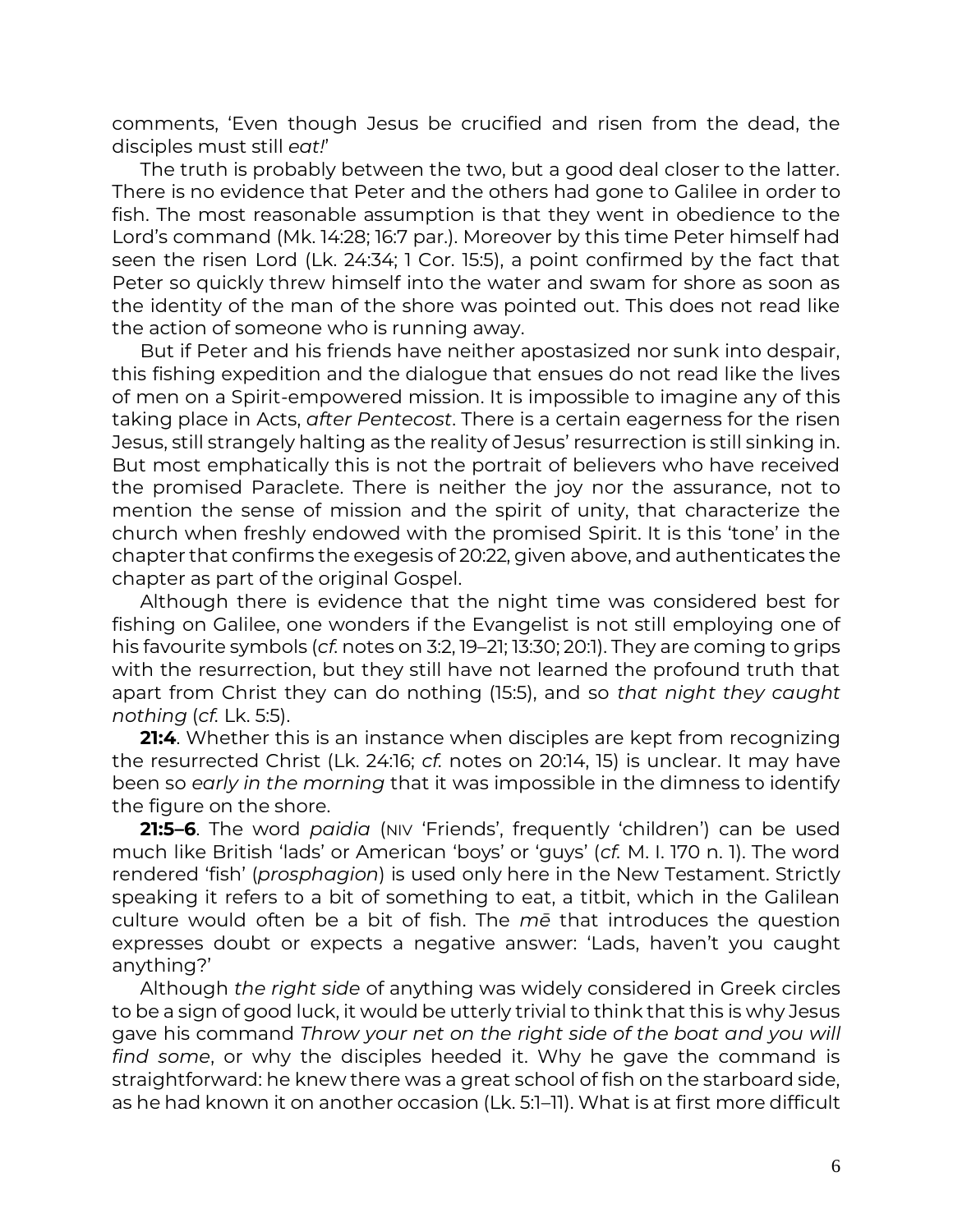is why these fishermen should pay any attention. If they had already recognized the Master, their obedience would make sense, but not v. 7, where recognition comes only after the catch; if they have not recognized him, why listen to the voice of someone calling in early dawn gloom from the shore of the lake? Indeed, Brown (2. 1090–1091) asks how Peter could go through the same situation and much of the same dialogue as on the earlier occasion, without recognizing Jesus. This difficulty is judged to be primary evidence of 'secondary' features in the story, prompting many to conclude that this is a variant account of the episode described in Luke 5:1–11.

But as Marshall points out, the amount of 'common dialogue' is greatly over-estimated. It amounts to no more than the command to let down their nets. If the disciples are not *expecting* Jesus to appear, and do not recognize the man on the shore, it is hard to see how Jesus' exhortation to throw the net on the starboard side greatly differs from advice contemporary sports fishermen have to endure (and occasionally appreciate): 'Try casting over there. You often catch them over there!' (If there are some contemporary sports fishermen who have not yet experienced this delight, I recommend they take my children with them on their next trip.)

Whether in hope or in tired resignation, the men in the boat heed the advice. Immediately they are *unable to haul the net because of the large number of fish*—a rather different result from the episode of Luke 5:1–11, where two boats are so filled with fish that they are in danger of sinking.

**21:7**. Characteristically, the beloved disciple exhibits quick insight, and Peter quick action. No sooner has the former exclaimed, *It is the Lord!*, than Peter has *wrapped his outer garment around him … and jumped into the water*. The general picture is clear; the details are not. One does not normally put *on* a garment before swimming. The words rendered *for he had taken it off* are, literally, 'for he was naked (*gymnos*)'. If, as some think, Peter was totally naked or nearly so (*gymnos* could mean either), he may have donned his *outer garment* (*ependytēs*), even though it would impede his limbs. Alternatively, he was wearing nothing but the 'outer garment' while he was fishing, loosely draped around him, and before jumping into the water *he wrapped [it] around him, i.e.* he tucked up the lower part of the garment and either knotted it or fastened it with his girdle in order not to restrict his legs (the verb is *diezōsato* the same verb is used to describe Jesus tying a towel around his waist preparatory to washing his disciples' feet, 13:4, 5).

**21:8**. We are to understand that Peter impetuously swims ashore and leaves his companions struggling to manoeuvre the boat to shore, *towing the net full of fish*. The distance was about two hundred cubits; a *pēchys* ('cubit') was usually about eighteen inches, hence NIV's *about a hundred yards*. The fact that the narrator's perspective stays with the boat, instead of diverting to the encounter between Jesus and Peter, is a small indication of eyewitness integrity.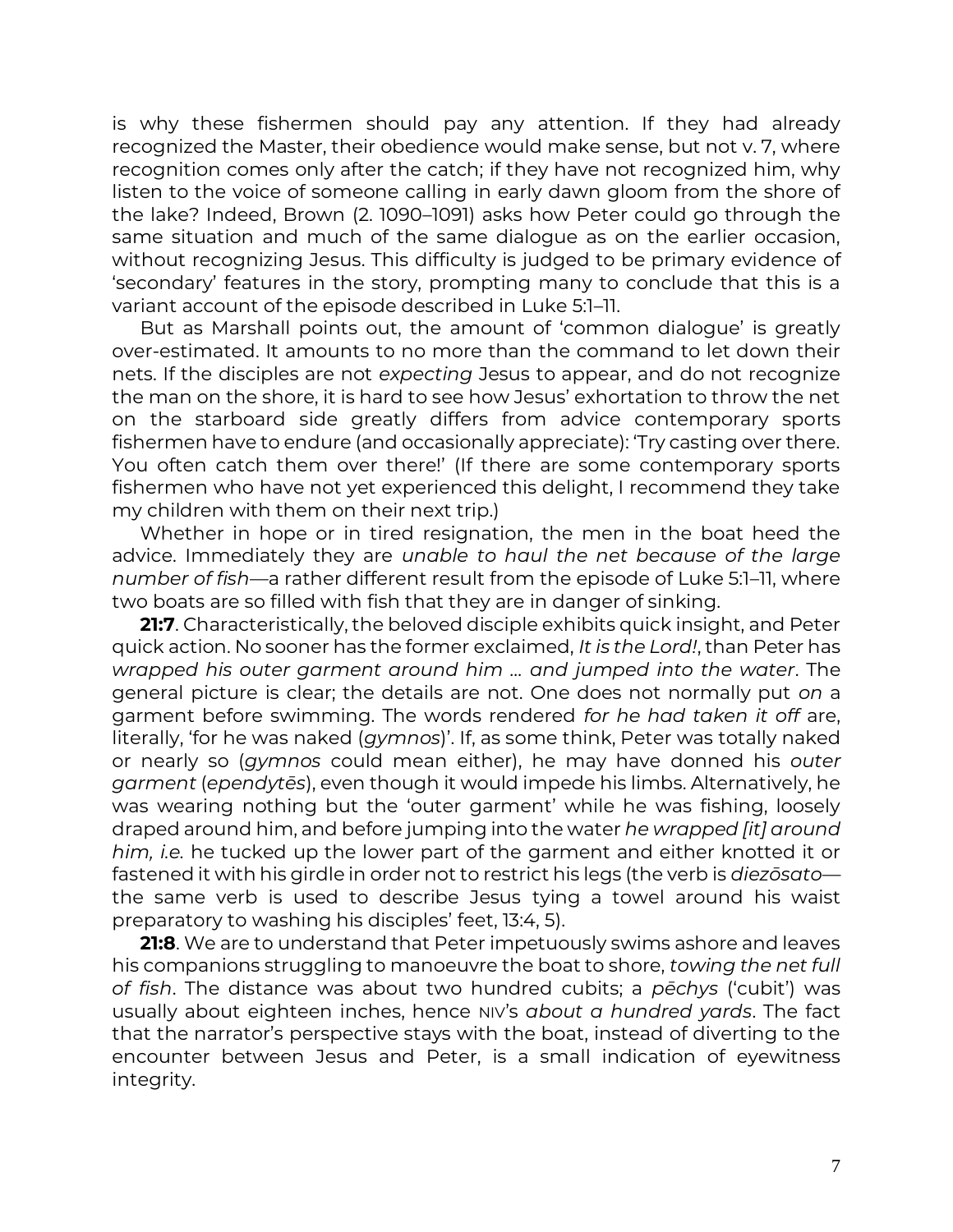**21:9–10**. When those in the boat landed, *they saw a fire of burning coals* (*anthrakia*; *cf.* notes on 18:18) *with fish on it, and some bread*. In the days of his flesh, Jesus washes his disciples' feet (13:1–17). Now, as their risen Lord, he serves them still (*cf.* also v. 13): he meets their tiredness after a night of toil with a hot breakfast. They can begin to eat what he has cooked while some of the fish they have just caught are prepared. The word for 'fish' in vv. 9, 10 is *opsarion* (*cf.* notes on 6:9, 11), singular in v. 9 (was there just one large fish being cooked?) and plural in v. 10–though the singular form can be collective, as probably in v. 13). For further comments on this word, *cf.* Introduction, § IV; *NewDocs* 2. § 64).

**21:11**. The story again links up with Peter. That he could climb aboard and haul the net ashore himself suggests that he was a physically strong man.

Large quantities of ink have gone into explaining why there should be 153 fish. At the purely historical level, it is unsurprising that someone counted them, either as part of dividing them up amongst the fishermen in preparation for sale, or because one of the men was so dumbfounded by the size of the catch that he said something like this: 'Can you believe it? I wonder how many there are?'

But such pedestrian considerations have not satisfied those who are certain there is profound significance in the number. Throughout the history of the church, the most popular solution is that advanced by Jerome, who in his commentary on Ezekiel 47 ties this miracle with the prophetic vision of the stream of living water that flows from the temple to the Dead Sea, which begins to teem with life. Jerome cites the naturalist Oppian who, he claims, avers that there are 153 different species of fish. Thus this catch of fish, effected by the risen Lord's command, becomes an acted parable of the fruitful mission of the church that draws (*helkyō*; the same verb is behind 'dragged') all human beings without distinction (12:32). The trouble with this explanation is that Oppian's list, no matter how it is counted, does not yield 153; the most likely number is 157.<sup>9</sup> Scholars debate whether Jerome was simply mistaken in the number, misascribed the right number to some other naturalist whose work is now lost, or simply 'cooked the books'. So far as our evidence goes, however, this is no solution.

Another proposal based on Ezekiel 47 has been put forward more recently. Describing the effect of the stream from the temple, Ezekiel writes: 'There will be large numbers of fish, because this water flows there and makes the salt water fresh; so where the river flows everything will live. Fishermen will stand along the shore; from En Gedi to En Eglaim there will be places for spreading nets' (47:9–10). Now each Hebrew and Greek letter stands for a number, so every Greek or Hebrew word has a numerical value. Based on this discipline, called 'gematria', J. A. Emerton has noted that in Hebrew 'En' is the word for 'spring', while 'Gedi' yields the number 17 and 'Eglaim' the number 153. Indeed, the two numbers are related: 153 is the triangular number of 17 (*i.e.* 1+2+3+ … +17=153; for the reason why it is called 'triangular' *cf.* Hoskyns, p. 553). Thus the number represents the places where, in the time of the fulfillment of messianic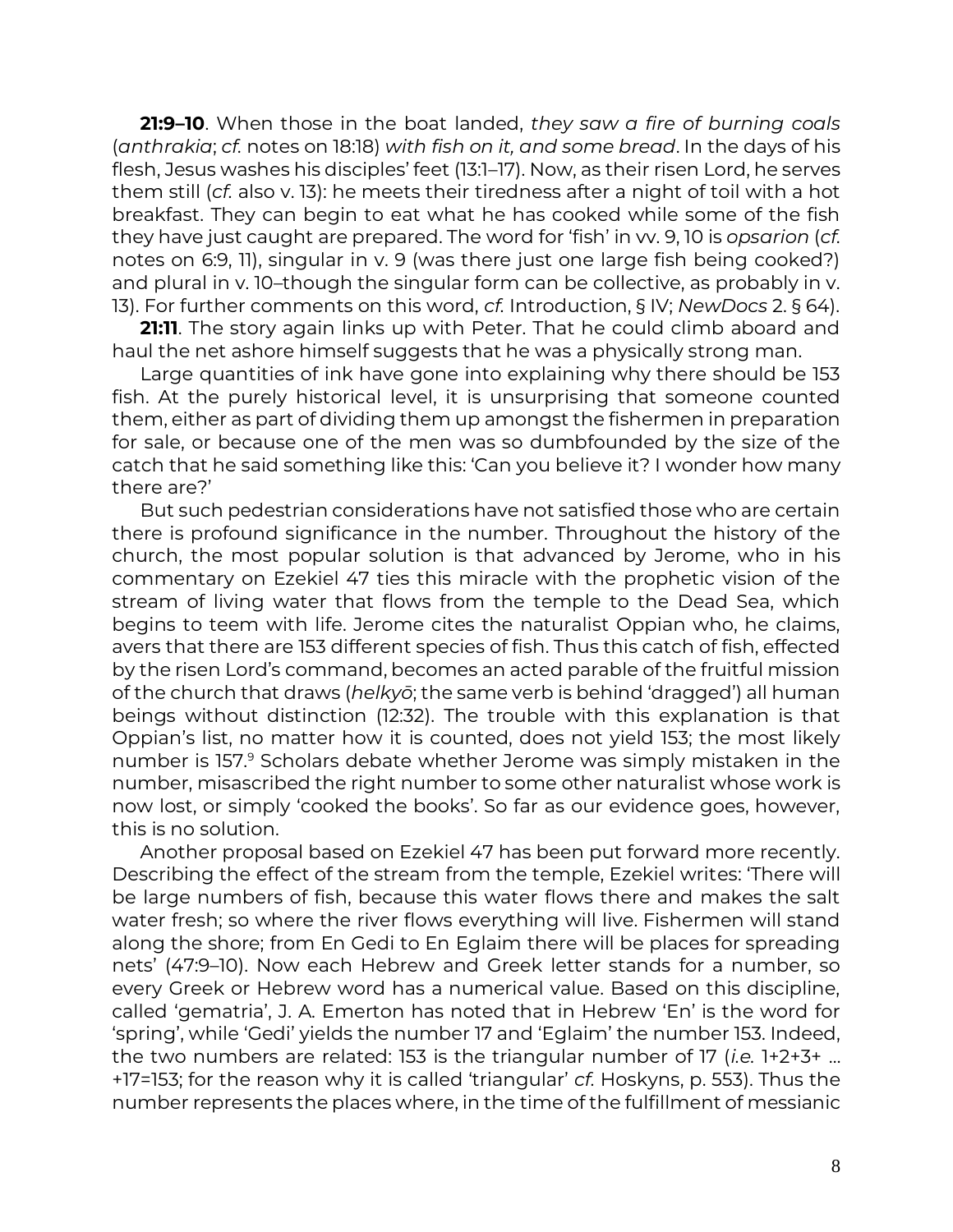hopes, gospel fishermen are to spread their nets. Of course, this 'solution' supposes that the readers understand Hebrew. That is extremely unlikely in a book where elementary Hebrew words have to be transliterated (*e.g.* 1:37, 41). P. R. Ackroyd, noting this point, has derived 153 by adding the Greek numbers for 'Gedi' and 'Eglaim', but to do so he has had to find variant spellings in different manuscripts.

That 153 is the triangular number of 17 did not escape the church Fathers. Augustine noted it, and observed that 17=10+7, the 10 representing the ten commandments and the 7 the sevenfold Spirit of God (Rev. 1:4). Others break 7 down into 3+4, the number of the Trinity and the number of the new Jerusalem, the city built foursquare. Others have observed that 153= (3x50) +3, the double 3 pointing to the Trinity. Another scholar observes that in the feeding of the five thousand there were originally five little loaves of bread, from which twelve baskets of scraps were taken up, and 5+12=17—*i.e.* there is a link between that (allegedly) eucharistic feast and this one. Other solutions based on gematria have presented themselves: that 153 is the number for the words 'the church of love' in Hebrew,<sup>14</sup> or of 'the children of God', or of Pisgah (thus making an allusion to the death of Moses, Dt. 34:1), or of the Hebrew for 'Cana G' (representing 'Cana in Galilee', and thereby tying this miracle to the first two).<sup>17</sup>

Many other suggestions have been put forward, none very convincing. Whatever internal difficulty each might have, as a group most of them do not relate to this passage very well. They tend to offer, at best, an allusion to an admittedly Johannine theme, but nothing that flows naturally out of John 21:11. If the Evangelist has some symbolism in mind connected with the number 153, he has hidden it well.

Even so, there may be symbolism in the sheer quantity, if not the number itself, since the Evangelist draws attention to it: *but even with so many the net was not torn*. It is hard not to see an allusion to Luke 5:1–11, where the nets were torn. This may suggest that the gospel net will never break, that there is no limit to the number of converts it catches (Bruce, pp. 401–402). If such symbolism is operating, it may owe something to Jesus himself, who elsewhere promised to make his disciples 'fishers of men' (Mk. 1:17).

**21:12–13**. It was almost as if the disciples were reluctant to come, even as they were eager to be with him. Jesus must spell out the invitation: *Come and have breakfast* (*aristēsate*, here used, as classically, for the first meal of the day, as v. 4 requires; more commonly in the New Testament for a later meal—*e.g.* Lk. 11:37–38; 14:12).

The second half of the verse is finely balanced, a balance that must be respected if the mood of the text is to be preserved. One might ask why, if the disciples 'knew it was the Lord', they would *want* to ask him, 'Who are you?' But the Evangelist does not merely say they *did* not ask him, he says they *dared* not ask him (lit.) 'knowing it was the Lord'. This is not the same reticence as that exhibited by the two disciples on the road to Emmaus who were kept from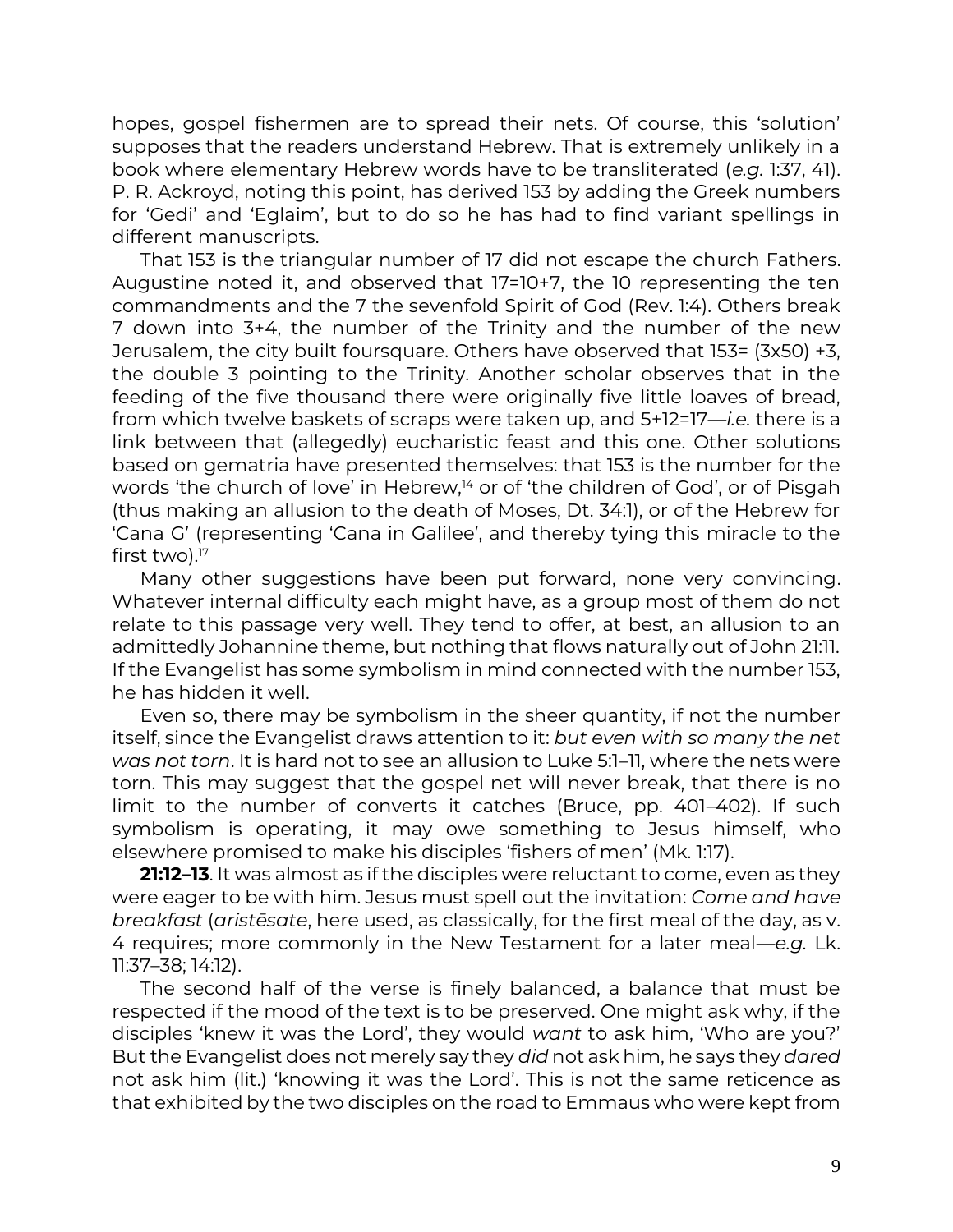recognizing him (Lk. 24:16): these disciples *know* it is the Lord, and yet are still so uneasy, so hesitant, so uncertain, that they apparently long to ask him, in effect, 'Is it *really* you?', yet *dare* not do so.

Perhaps it is the lack of imaginative historical reconstruction on our part that makes us hesitate to see the compelling power of this interpretation. Our creeds make the resurrection of Jesus Christ so central that it requires considerable mental effort to put ourselves in the places of the first disciples. The evidence of ch. 20 is here presupposed. The disciples had been granted the strongest possible reasons for believing in Jesus' resurrection, and indeed did so: *they knew it was the Lord*. But whether because they could see Jesus was not simply resuscitated (like Lazarus), but appeared with new powers, or because they were still grappling with the strangeness of a crucified and resurrected Messiah, or because despite the irrefutable power of the evidence presented to them resurrection itself seemed strange, they felt considerable unease—yet suppressed their question because they knew the one before them could only be Jesus.

Thus, when *Jesus came, took the bread and gave it to them, and did the same with the fish* (v. 13), he was not primarily offering evidence of his own physical resurrection. Unlike Luke 24:41–43, there is no mention of his own eating—eating which had earlier been done less to sustain him than to establish the faith of his disciples. Here, however, he reassures them, meets their physical needs, serves them as he did before his passion. It is a time for them to adjust to the new eschatological situation; it is a time sufficiently symbol-laden, in a culture where symbols were more highly regarded than in our own, to speak to them powerfully, as they meditated upon it, about the Lord's continued presence and power with them as they prosecuted the mission with which he charged them.

Despite the fact that some Christian art in the first few centuries of the church depicts fish along with bread in representations of the eucharist, and despite the fact that some commentators make similar connections, the allusions are at best remote. One's assessment is necessarily based in part on one's prior reading of John 6. Even so, there is no hint that Jesus here gives *himself* in the bread and fish, or that in their eating they are even symbolically, let alone sacramentally, partaking of him.

**21:14**. That there was in the Evangelist's mind some evidential value in this episode in support of Jesus' resurrection is confirmed by this verse, which forms a literary *inclusio* (*cf.* notes on 1:18) with v. 1. John writes that *Jesus appeared to his disciples*: the verb (*ephanerōthē*) is the passive form of the verb used in v. 1, lit. 'Jesus was revealed' or 'Jesus was manifested'. As in v. 1, the emphasis is on Jesus' self-disclosure. The verb is stronger than the more common *ōphthē* ('he appeared'), used more commonly in the New Testament (*e.g.* Lk. 24:34; 1 Cor 15:5–8). The expression *he was raised* (passive of *egeirō*) is one of two verbs commonly used to refer to the resurrection itself, the other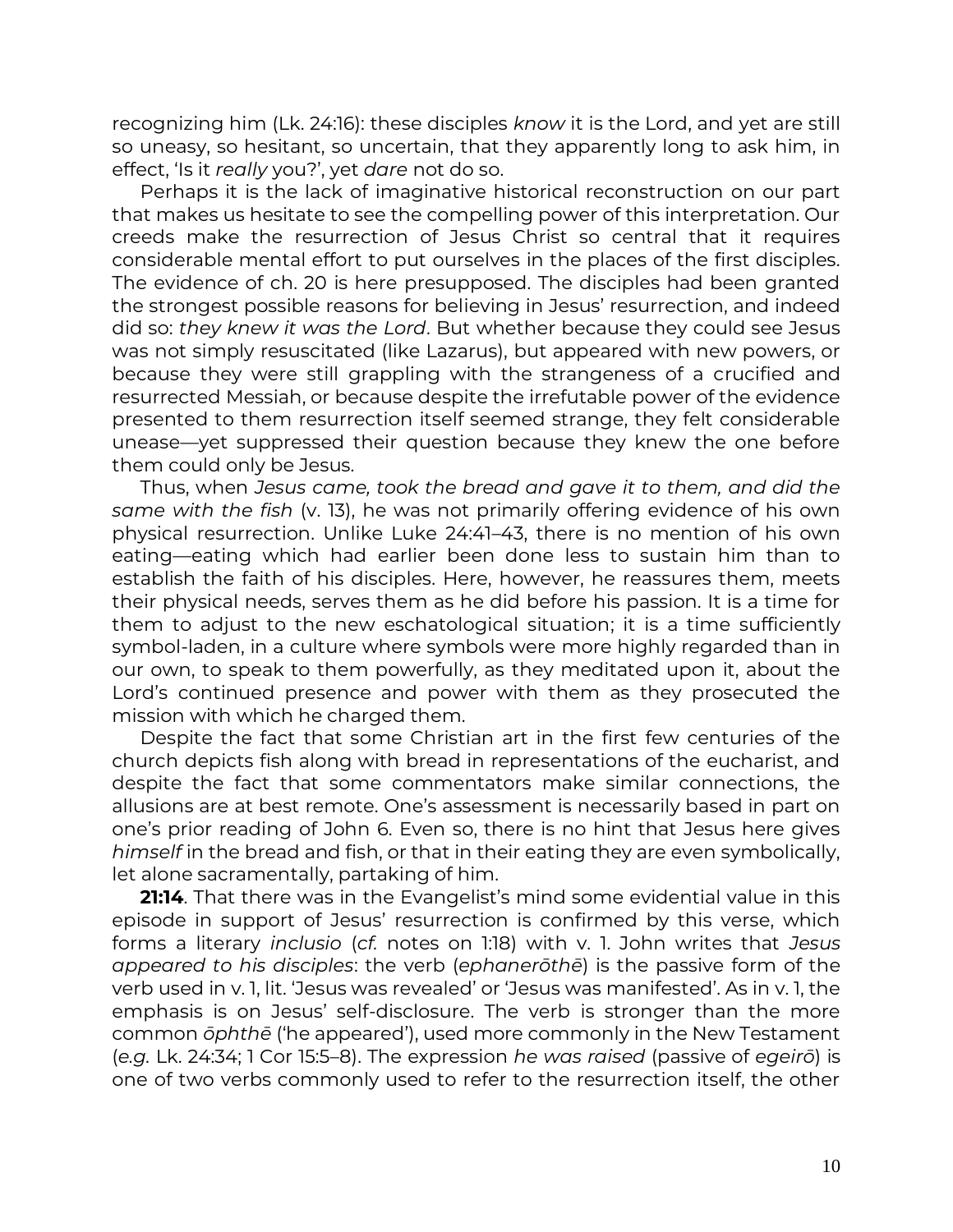being *anistēmi* (used in 20:9). There does not appear to be a great distinction in meaning.

The reference to the *third time* Jesus appeared probably enumerates only the appearances reported in this Gospel (20:19–23; 20:26–29). The appearance to Mary Magdalene is not counted, since that was not an appearance *to his disciples*. It is extremely difficult to place all the appearances reported in the New Testament into chronological order. At least three sequences are possible.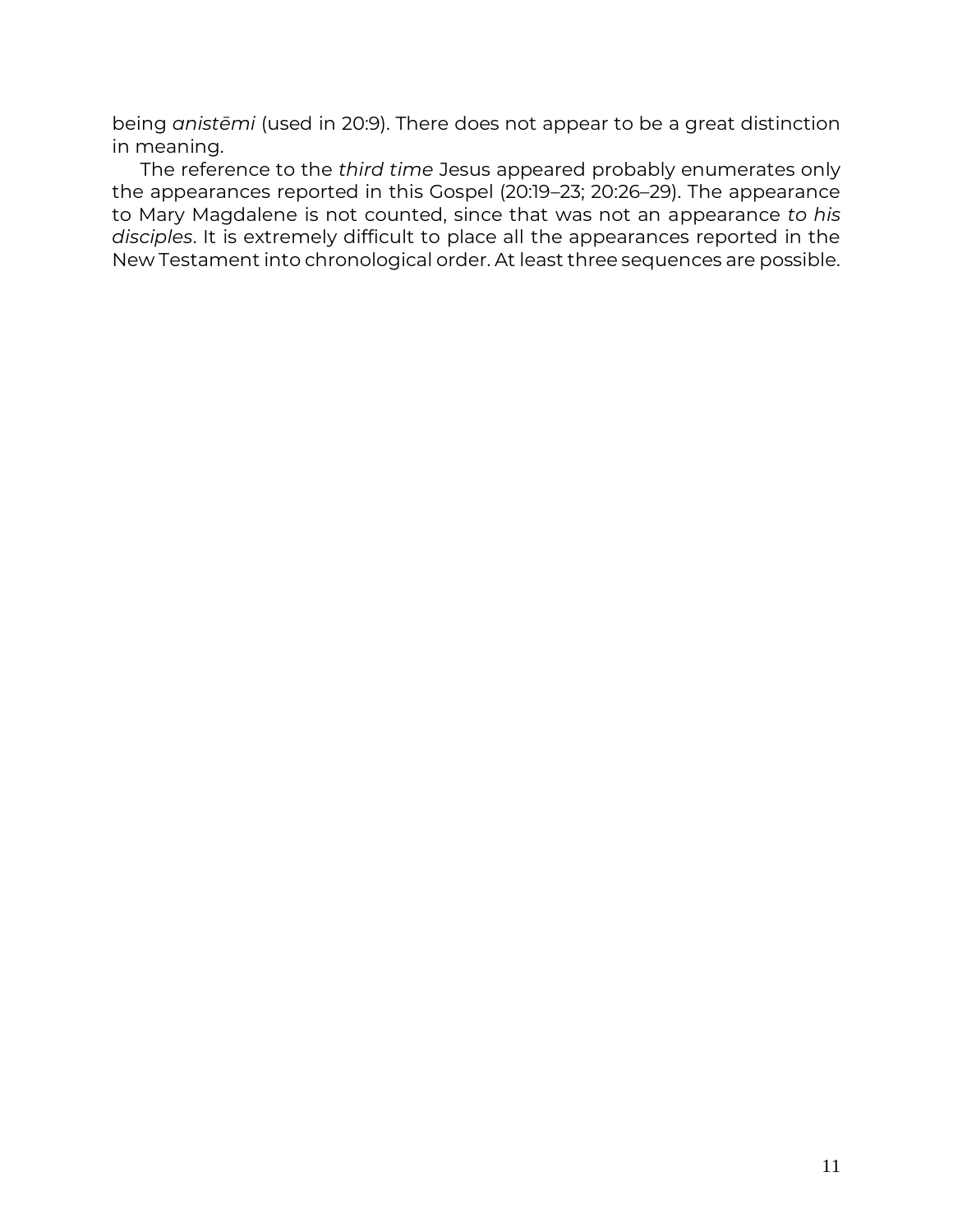

## **Group Study Guide**

\*This lesson is for the Group Leader to use to teach the lesson and facilitate the discussion. It is not intended that you will use every question in this guide during your group time. You will likely only be able to cover 4-5 questions, depending on how discussion goes. This guide is longer than what you will need but provides the freedom and flexibility to pull questions out for discussion that will best serve your group time.

**Tip:** You may want to pull one question from each section for discussion or spend more time on a particular section than another on. It's totally up to your discretion.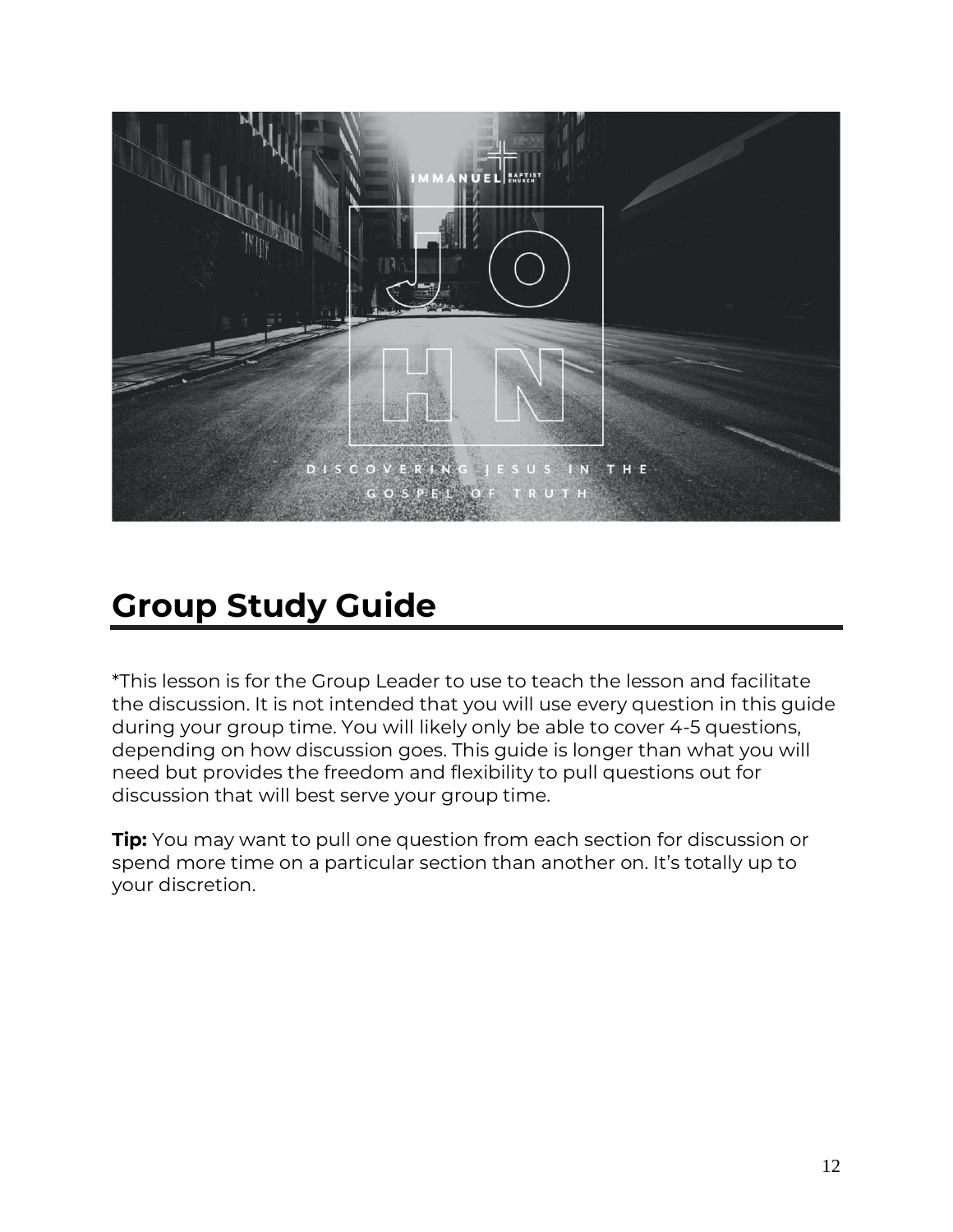# **Introduction**

### **Icebreaker Question:**

Can you think of a time in your life where you were fed by Jesus (either figuratively through his word or physically in his provision) but you felt like you were undeserving?

**READ ENTIRE TEXT: JOHN 21:1-14**

## **Highlight – What stands out?**

- 1. What do you notice about the characters, setting and events of the breakfast that seem familiar with other events in the book of John?
- 1. What terms or ideas do you see here that you've heard before in John?

### **Explain – What does this mean?**

\*There are four parts to the Gospel of John:

- Prologue: John 1
- The Book of Signs: John 2-11
- The Book of Glory: John 12-20
- Epilogue: John 21

We have now come to the Epilogue, where many of the themes that came up throughout the Gospel come together for one final purpose.

- 1. What is the purpose statement of John? (Hint: It's in John 20:31). How does this fulfill that purpose statement?
- 2. What is the significance of John including this account, especially given what you know about Peter and his response to Jesus in John 18?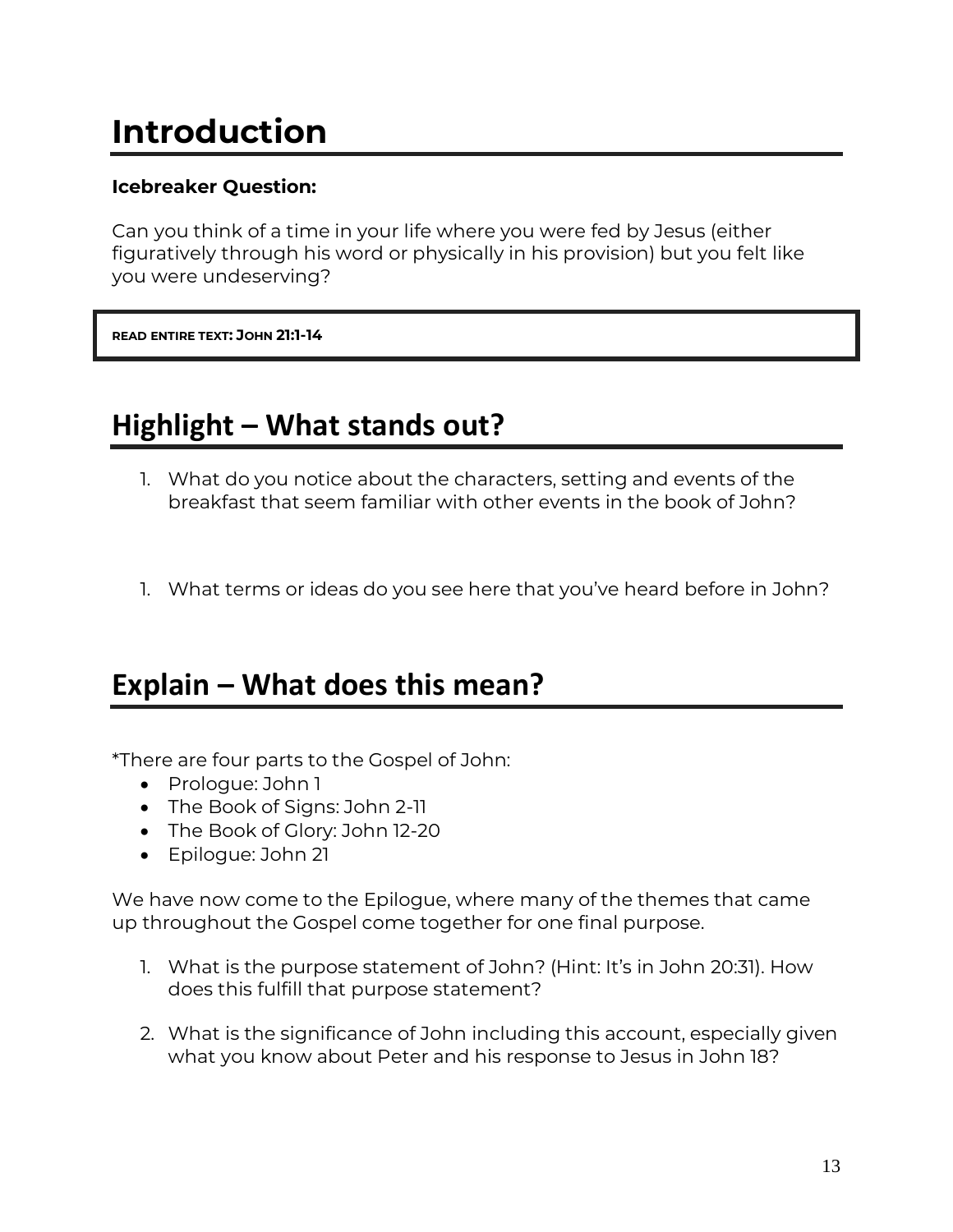3. John is wrapping up his narrative gospel, realizing that he will not be able to tell everything he wants to (see John 21: 25). In this final scene, Jesus, Simon Peter and other disciples return to a very familiar setting, the Sea of Galilee.

This setting is very important in the gospels of Jesus. Have your group look up the following verses to notice some of the events in this special place. What do these events say about Jesus and how do these events inform what Jesus is doing here in John 21:1-14?

- Matt. 4:18-22
- Mark 1:16-20
- Luke 5:1-11
- Matt. 14:22-23
- Matt. 8:23-27
- Matt. 15:29-30
- Mark 3:7-11
- Mark 4:35-41

#### **St. Helen's Commentary says this about this scene:**

*"This open-ended finish to the Gospel shows that Jesus' concern, in the post-resurrection era, will be with the feeding of His people through what He has fed His apostles. It is a summary statement of much of the Gospel and a final authentication that the apostles' witness is genuine."*

### **Apply – How do I live this out?**

- 1. Simon Peter decides to "go fishing" and six of the disciples "follow him" but they catch nothing. Are there areas in your life that are fruitless and need to be turned over to Jesus?
- 2. After they follow Jesus' command, the disciples haul in "153 large fish". Where in your life have you seen God's blessings?